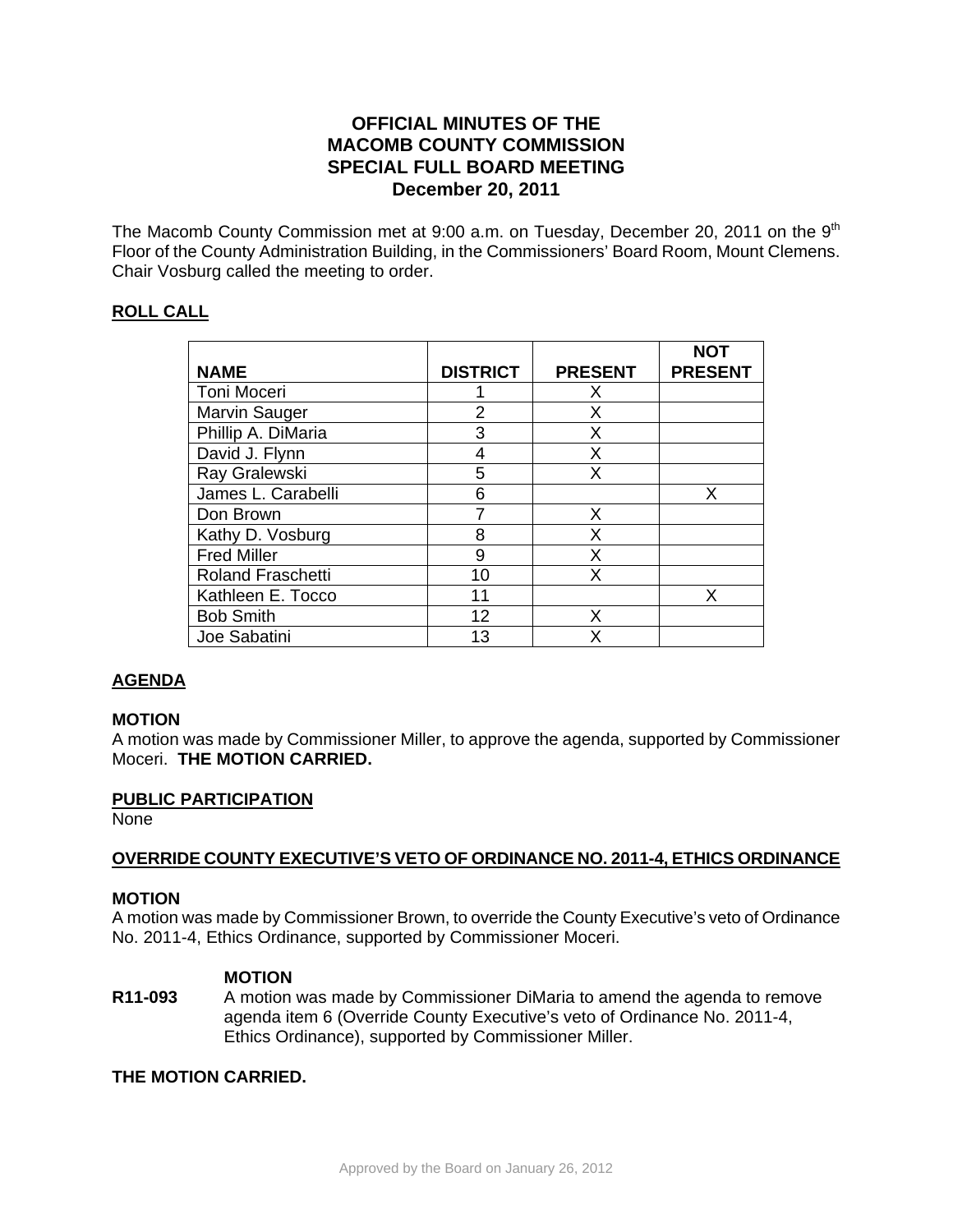## **ADOPT ETHICS ORDINANCE NO. 2011-10**

### **MOTION**

**R11-094** A motion was made by Commissioner DiMaria, to adopt Ethics Ordinance No. 2011-10, supported by Commissioner Sauger.

Commissioner Miller outlined the changes:

In Sec. 3.2, personal disclosure now applies to all public servants.

Where the ordinance applied to specific personnel in the county has been changed to read "the executive shall."

Where the ordinance said "the executive" now additionally says "or his or her designee." There is a new Section D that prohibits candidates from soliciting campaign donations from county employees.

A roll call vote was taken. Voting Yes were: Brown, DiMaria, Flynn, Fraschetti, Miller, Moceri, Sabatini, Sauger, Smith, and Vosburg. There were 10 Yes votes. There were 0 no votes.

A 2/3 majority vote is required.

### **THE MOTION CARRIED.**

### **NEW BUSINESS**

Chair Vosburg read a statement about her disappointment with the County Executive on the veto of the Ethics Ordinance and the relationship with the Board.

### **PUBLIC PARTICIPATION**

None

### **ROLL CALL**

| <b>NAME</b>              | <b>DISTRICT</b> | <b>PRESENT</b> | <b>NOT</b><br><b>PRESENT</b> |
|--------------------------|-----------------|----------------|------------------------------|
| Toni Moceri              |                 | X              |                              |
| Marvin Sauger            | $\overline{2}$  | Χ              |                              |
| Phillip A. DiMaria       | 3               | Χ              |                              |
| David J. Flynn           | 4               | Χ              |                              |
| Ray Gralewski            | 5               |                | Х                            |
| James L. Carabelli       | 6               |                | Χ                            |
| Don Brown                |                 | Х              |                              |
| Kathy D. Vosburg         | 8               | Χ              |                              |
| <b>Fred Miller</b>       | 9               | Χ              |                              |
| <b>Roland Fraschetti</b> | 10              | x              |                              |
| Kathleen E. Tocco        | 11              |                | x                            |
| <b>Bob Smith</b>         | 12              | x              |                              |
| Joe Sabatini             | 13              | X              |                              |